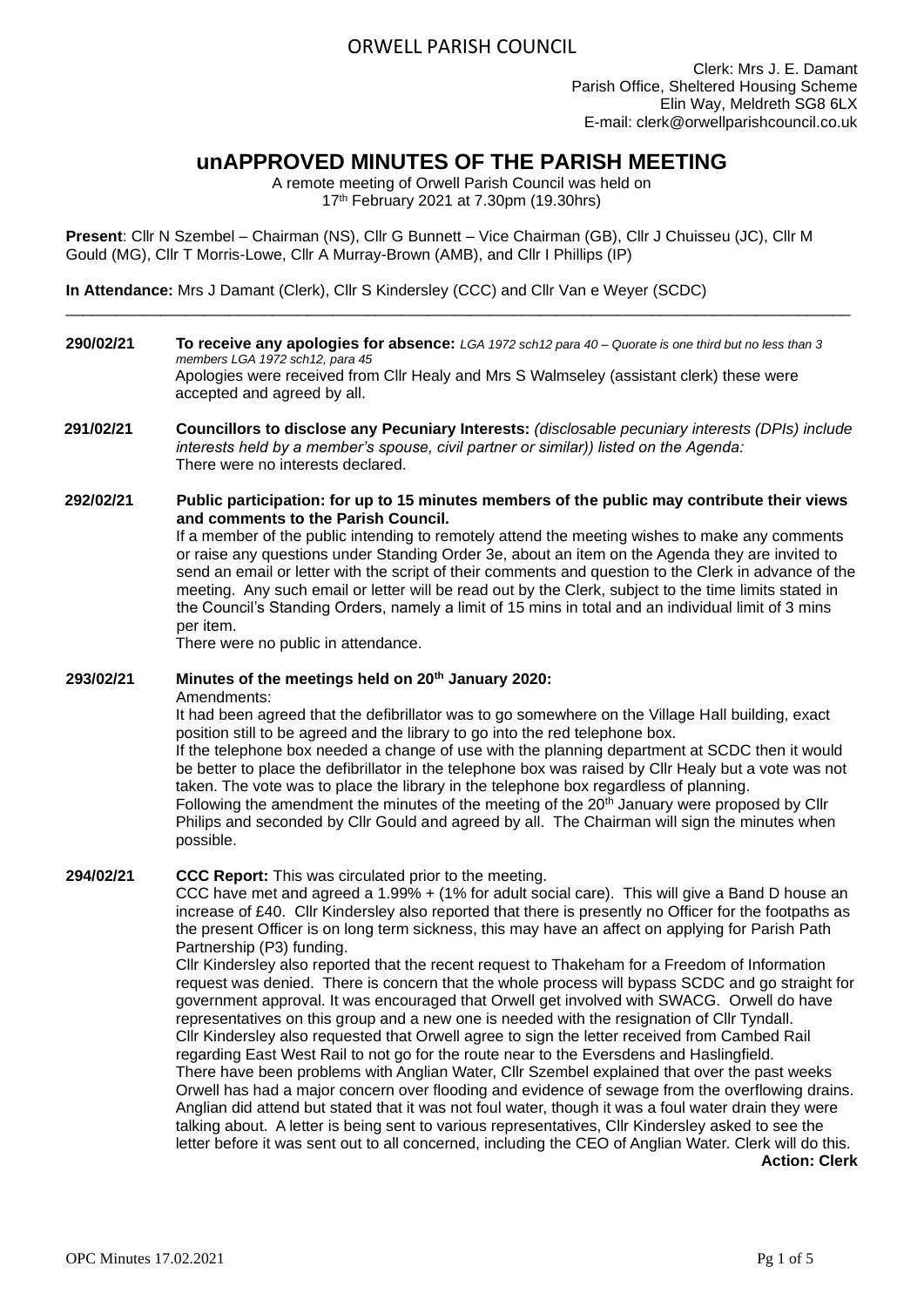| 295/02/21                                  | <b>SCDC Report:</b><br>Cllr van de Weyer also stated that the Thakeham developers are also looking at the EWR route<br>with regards to development. On the 18 <sup>th</sup> March 2021 further items will be published with regards to<br>the Thakeham development and that they will now be putting this into the Local Plan (call for sites).<br>Cllr Van de Weyer also requested that if there are any gulley issues to let him know.<br>Elections will be held on the $6th$ May 2021 for SCDC and CCC, the Mayor and the Police and Crime<br>Commissioner.                                                                                                          |                                                                                        |  |  |  |
|--------------------------------------------|-------------------------------------------------------------------------------------------------------------------------------------------------------------------------------------------------------------------------------------------------------------------------------------------------------------------------------------------------------------------------------------------------------------------------------------------------------------------------------------------------------------------------------------------------------------------------------------------------------------------------------------------------------------------------|----------------------------------------------------------------------------------------|--|--|--|
| 296/02/21                                  | <b>Resignation of Councillor:</b><br>CIIr Tyndall has resigned from the Council, this information has been sent to the Monitoring Officer<br>at SCDC, who have now stated that the Council can now place a notice for Election.                                                                                                                                                                                                                                                                                                                                                                                                                                         |                                                                                        |  |  |  |
| 297/02/21                                  | <b>Planning:</b><br>12 Hurdleditch Road, 20/05058/PRI01A single storey extension. It was proposed by Cllr Chuisseu<br>to recommend 'No Recommendation', this was seconded by Cllr Morris-Lowe and agreed by all.                                                                                                                                                                                                                                                                                                                                                                                                                                                        |                                                                                        |  |  |  |
| 298/02/21                                  | Call for Sites survey: Deadline 1st March 2021<br>Survey to be completed by the Parish Council. Questions that appear on the survey have been<br>circulated along with a list of sites. Cllr Phillips has also circulated a list of these sites to make it<br>easier to respond. This is an opportunity for the Parish Council to comment prior to the more formal<br>procedures. Cllr Bunnett suggested that a Working Group be set up to go through the paperwork,<br>Cllrs Gould, Philips, Murray-Brown and Bunnett. volunteered to be part of this group.<br>Action: Cllrs MG, IP, AMB, GB and Clerk<br>The clerk will submit the responses.                        |                                                                                        |  |  |  |
| 299/02/21                                  | Proposal of a New town in South Cambridgeshire (Thakenham):<br>Update on this please seen items 294/03 and 295/03                                                                                                                                                                                                                                                                                                                                                                                                                                                                                                                                                       |                                                                                        |  |  |  |
| 300/02/21                                  | Consultation on new housing policies relating to Build to Rent, Clustering and Distribution<br>of Affordable Housing and Affordable Rent Setting: <b>consultation webpage</b> .<br>The Authority is looking at their policies and have enquired if the Parish Councils wish to respond.<br>If they do they have until the 23rd March to do so.                                                                                                                                                                                                                                                                                                                          |                                                                                        |  |  |  |
|                                            | • Build to Rent: Purpose built housing schemes providing homes entirely for rent (as opposed to<br>those brought forward by councils and housing associations as social or affordable rent homes);                                                                                                                                                                                                                                                                                                                                                                                                                                                                      |                                                                                        |  |  |  |
|                                            | • Clustering and Distribution of Affordable Housing: How affordable housing should be<br>grouped (clustered) and spread out on new developments.                                                                                                                                                                                                                                                                                                                                                                                                                                                                                                                        |                                                                                        |  |  |  |
|                                            | • Affordable Rent Setting: How affordable rent levels for council and housing association homes<br>should be set to ensure that they are as affordable as possible to those who need them                                                                                                                                                                                                                                                                                                                                                                                                                                                                               |                                                                                        |  |  |  |
|                                            | It was proposed by Cllr Szembel to take no action, this was seconded by Cllr Bunnett and agreed<br>by all.                                                                                                                                                                                                                                                                                                                                                                                                                                                                                                                                                              |                                                                                        |  |  |  |
| 300/02/21                                  | <b>Blocked Drains and Flooding:</b><br>A letter will be going to Anglian Water and various departments when Cllr Kindersley has looked<br>over the letter.                                                                                                                                                                                                                                                                                                                                                                                                                                                                                                              |                                                                                        |  |  |  |
| 301/02/21                                  | <b>Area of Responsibilities:</b><br>Cllr Murray-Brown will take over the Clunch Pit, Glebe Field and the Paddock. The responsibility<br>list to be sent out to councillors to consider again.                                                                                                                                                                                                                                                                                                                                                                                                                                                                           |                                                                                        |  |  |  |
| 302/02/91                                  | <b>Neighbourhood Plan:</b><br>The information has been circulated to all councillors.                                                                                                                                                                                                                                                                                                                                                                                                                                                                                                                                                                                   |                                                                                        |  |  |  |
| 303/02/91                                  | <b>New Recreation Ground:</b><br>An informal meeting has taken place to look at the detail of a new planning application. A meeting<br>of the New Recreation Ground Committee will take place to approve the details on 23 <sup>rd</sup> February. A<br>pre-application meeting with the planning officer to take place as soon as possible.<br><b>Action: GB</b>                                                                                                                                                                                                                                                                                                       |                                                                                        |  |  |  |
| 304/02/21<br><b>OPC Minutes 17.02.2021</b> | <b>Recreation Ground &amp; Pavilion:</b><br>Clearance of trees and bushes - Clerk to arrange a meeting with Cllr Bunnett to see what is<br>needed.<br>The Pannier Market will be holding their next event at the Chequers car park. They have<br>requested if they can have their next event on the 3 <sup>rd</sup> April at the recreation ground. This will<br>depend on Covid restrictions and the state of the ground. Clerk to enquire with SCDC for<br>permission to hold this event in April.<br>CIIr Gould enquired if the heating was one at the pavilion, it should be on at minimum to stop pipes<br>from freezing etc. Clerk to enquire with the Caretaker. | <b>Action: GB/Clerk</b><br><b>Action: Clerk</b><br><b>Action: Clerk</b><br>$Pg$ 2 of 5 |  |  |  |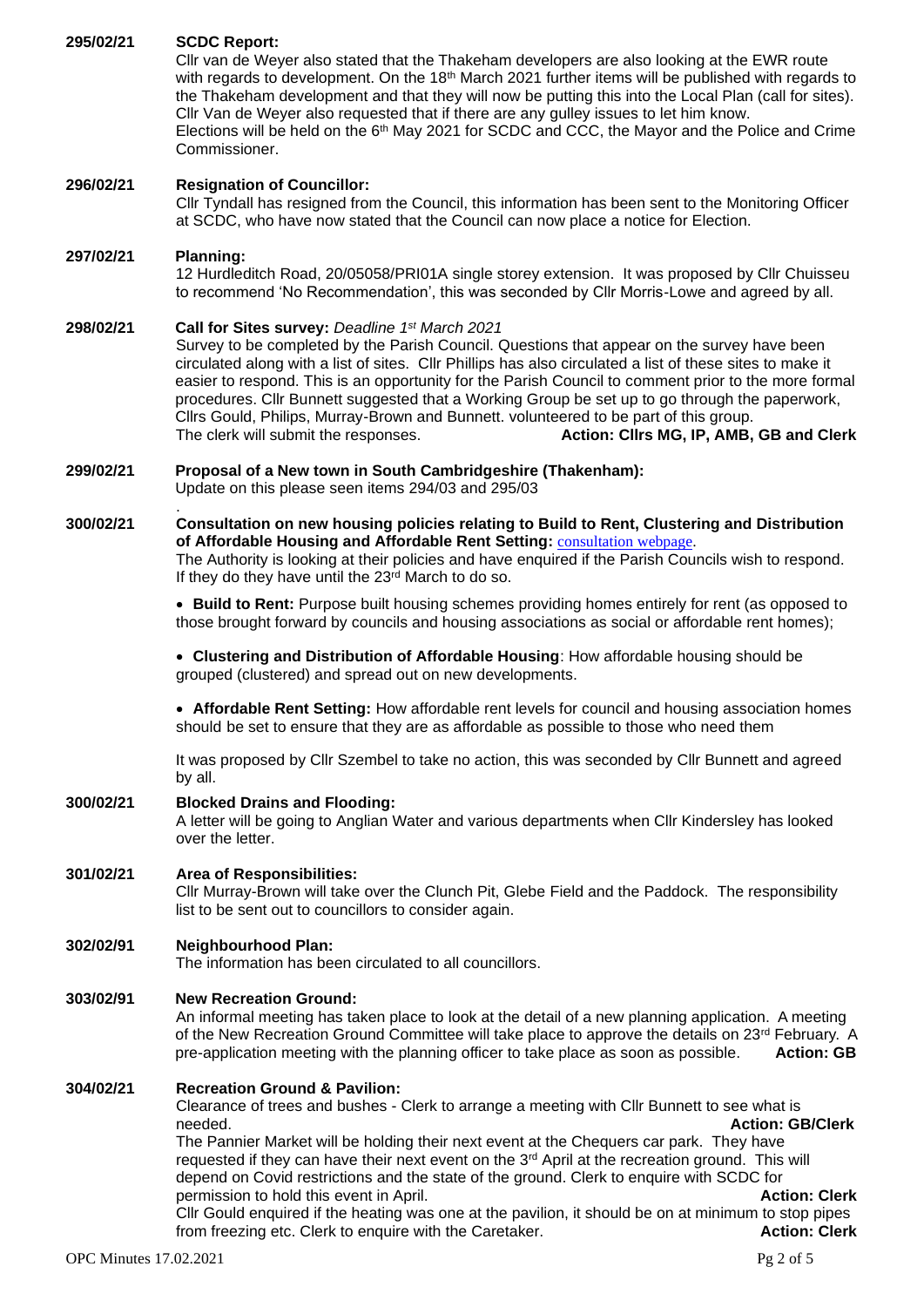### **305/02/21 Covid 19**

Cllr Szembel complemented SCDC on the way they have handled the Covid situation. At the beginning of Covid there was a grant set up by Cambridge Charities which Orwell applied for and received £3,500 + another £500. Only one person had claimed mileage and the parish purchased a laptop which would have assisted with people who were going to run the Covid team; however this was not needed. Clerk to enquire as to what is left of this grant money. **Action: Clerk**

### **306/02/21 Village Welfare Matters**

It was proposed by Cllr Szembel that the Parish Council should support the letter with regards to the East West Rail route and to support a northern route via Cambridge North Station. It is being run by Cambed Rail Road - Cambridge Approaches, this was seconded by Cllr Gould and agreed by all.

Harsten and District Mobile Warden Scheme;

Orwell Parish Council have contributed to the scheme and have two trustees, Cllr Chuisseu and Cllr McKenna – who needs to be replaced now he has resigned. They have applied for a contribution for the next financial year of £700.00. All the information on this with regards to the accounts has been forwarded to councillors. At the moment there are no residents in Orwell who are using the scheme but it is open to them if they wish to use it. Agenda item for next month.

Parking is taking place on the footways opposite the shop, along Hurdleditch Road and Town Green Road. The clerk has made enquires regarding this and one suggestion from Highways was to place bollards. Clerk to set up a meeting with Cllr Bunnett and Mr Josh Rutherford (CCC).

**Action: Clerk**

## **307/02/21 Light/CCTV Malton Lane/High Street junction:**

Quote from Balfour Beaty has now been received, another quote is being sought. Clerk is awaiting this information from SCDC.

There is no cost of moving the CCTV Camera from the High Street to the possible new position at the junction of Malton Way/High Street/Barrington Road. A new camera would cost £5000.00 +vat

## **308/02/21 Clunch Pit Management Trust (CPMT)**

It was proposed by Cllr Bunnett that Cllr Szembel can sign the new agreement with Ely Diocese for the Paddock . This was seconded by Cllr Morris Low.

There are to be a 'No Cyclists' notices erected in the Clunch Pit. There has been increasing use of bicycles and there are signs of damage to the ground. The area is a Site of Special Scientific Interest (SSSI) and needs to be protected. The signs are presently being prepared and a booklet explaining the history of the Clunch Pit and it's SSSI significance is also being done. This will be delivered to all households.

There will also be information boards erected in the Clunch Pit, very similar to the one at Chapel Orchard.

## **309/02/21 Chapel Orchard:**

The clerk is awaiting SCDC to give the go ahead for a new bin to be placed at Chapel Orchard. Once this had been confirmed, as SCDC empty the bins, the Clerk will purchase. **Action: Clerk** The boardwalks have been repaired. Further repairs are not required at present but the condition will be monitored.

### **310/02/21 Village Hall Carpark**

There was an update on progress re. power supply in Quarry Lane and new barriers. New bin, the old bin was taken down when the new light was installed and the new regulation from SCDC is that there are to be no attachments to the new lights that may affect their performance. A new post will also be needed. Cllr Morris-Lowe will look over the paperwork for the carpark to see if there is any further information with regards to where possible utilities may be. **Action: TML**

### **311/02/21 Defibrillator:**

Please see amendment of minutes item 292/03/21 Cllr Healy to liaise with the Village Hall Committee to find a suitable position for the defibrillator. **Action: JH**

**312/02/21 Red Telephone Box:** *The telephone box is a 'listed building'.*

Please see amendment of minutes item 292/03/21. Clerk is investigating whether a change of use is needed to make the telephone box into a library and if de-listing it would be a more appropriate option. It could then become a Parish Asset. **Action: Clerk**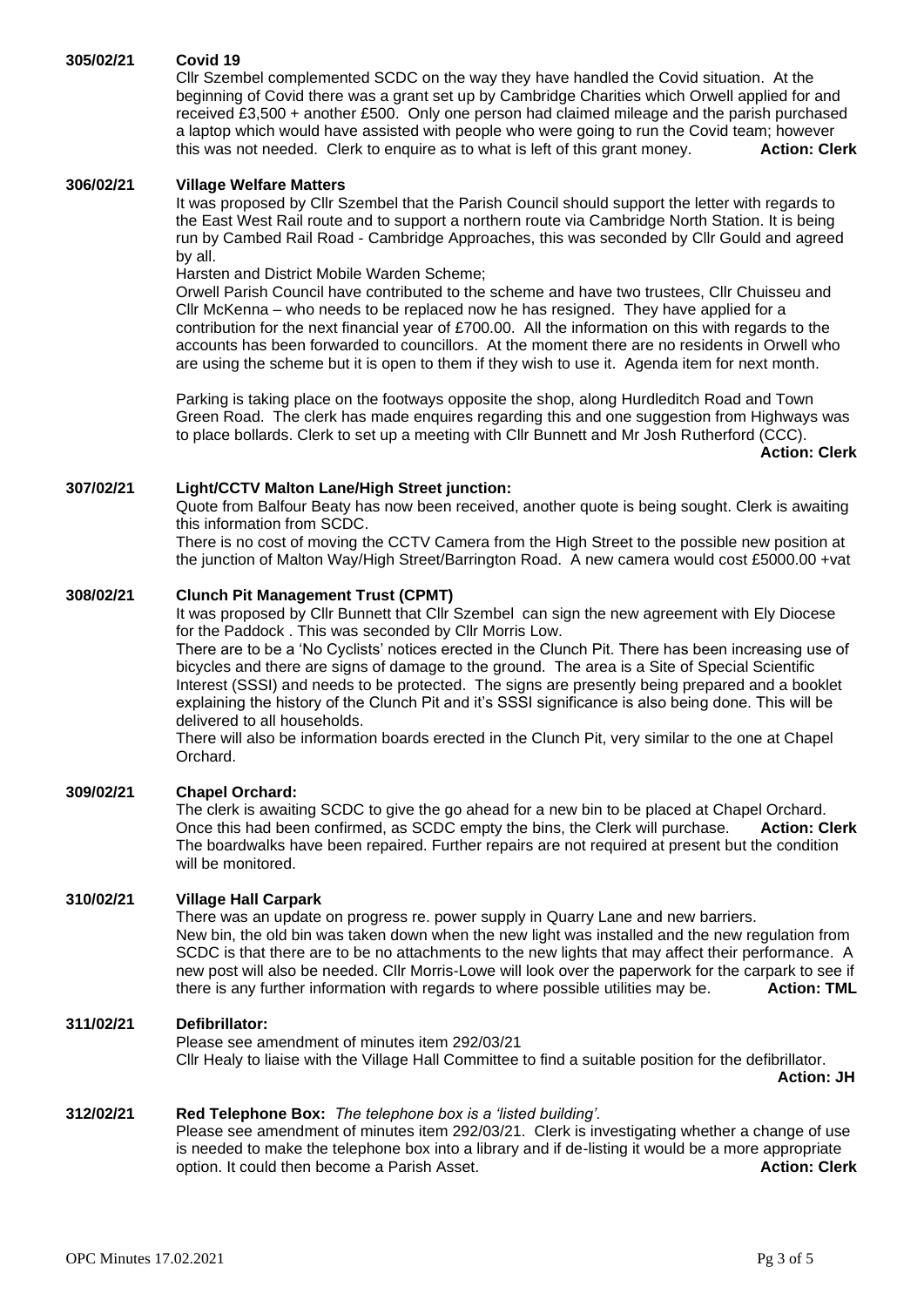## **313/02/21 Trees**

The village tree work is due to start in March.

Cllr Gould reported that the Cherry Tree has now been planted and a photo will appear in the Orwell Bulletin. Cllr Szembel kindly planted the tree.

The Mulberry Tree will be pruned soon.

Cllr Gould reported that in the bulletin it is stated that the Youth Club will be planting some fruit trees in the allotment, given to them by the Parish Council. Clerk will check that this is allowed.

 **Action: Clerk**

## **314/02/21 Speed Restrictions and tracking equipment: Possible LHI initiative project**

Report from Cllr Healy.

Clerk has also had a response from the Highways Officer who states that stand alone speed signs are no longer allowed whether this would be via an LHI grant or paid for independently by the Parish Council. Permission needs to be sought from the Highways Authority and they would not give permission for a stand-alone speed sign.

Quote from the Highways Officer,

*'Any flashing signs would have to be the mobile, battery powered ones I am afraid, so it would be expected that the PC would move it to another location every 4-6 weeks. If the PC then pay for it themselves this is fine. They would however need to sign up the above MOU and adhere to the requirements set out in this.*

*They would only need speedwatch data to back up an LHI application'.*

If Orwell decided not to proceed with an LHI grant application, the full cost would need to be found but a survey with regards to Highway agreement would not be needed but they would still need to adhere to the requirements of moving the sign on a regular basis as mentioned above. One quote has been submitted, further quotes to be sought. Speedwatch needs three to four people at a time to record the data. Cllr Morris Lowe will enquire with his wife as she was one of the volunteers that started Speedwatch to see if any of the data is available. Clerk to email Cllr Healy to find out where we are with this. **Action: Clerk** 

## **315/02/21 Budget**

Request has been submitted to SCDC.

## **316/02/21 Clerk Phone:**

Cllr Philips has been looking at phones and thinks a contract with Mobile Phones Direct is a good option. The phone is a Nokia, the contract is with O2 and is £13.00 per month for a two year contract. Clerk informed the Council that Meldreth would be happy with this as they too were looking at providing a work phone. This needs to be proposed. Agenda item for next meeting.

## **317/02/21 Financial Matters:**

1. Financial Statements for February 2021

2.Payments and Additional payments for January *(Additional payments are shaded; these costs have already been agreed but may not have appeared on the agenda. Local Government Act (LGA); Public Health Act (PHA); Open Space Act (OSA) Parish Council Act* 

## **PAYMENTS FOR AUTHORISATION –ORWELL PARISH COUNCIL MEETING 17TH FEBRUARY 2021**

| Payee                              | Amount £     | Vat £          | <b>Description</b>                                                 | <b>Power</b>   |  |  |  |
|------------------------------------|--------------|----------------|--------------------------------------------------------------------|----------------|--|--|--|
| Salaries, HMRC,<br>Pension         | Confidential | $\overline{0}$ | Employees payments for Feb 2021                                    | LGA 1972 s112  |  |  |  |
| Haven Power                        | £290.68      | £47.24         | Street lighting power January 2021<br>(DD)                         | PCA 1957 s3    |  |  |  |
| E-On                               | 141.88       | 6.76           | Pavilion electricity (DD)                                          | LGA 1972 s143  |  |  |  |
| J Damant                           | 27.41        | 0              | Clerks Expenses incl Vodaphone                                     | LGA 1972 S113  |  |  |  |
| <b>Buchans Landscapes</b>          | £297.60      | £49.60         | Dig out trench along new recreation<br>ground/prune tree from path | OSA 1906 s9/10 |  |  |  |
| E & E Plumridge Ltd                | £1022.00     | $\overline{0}$ | Orwell Bulletin December 2020                                      | LGA 1972 s142  |  |  |  |
| <b>Campbell Weir</b>               | £210.00      | $\Omega$       | <b>Bridge Repair Work</b>                                          | OSA 1906 s9/10 |  |  |  |
| Carter Jonas                       | £1125.00     | $\Omega$       | Rent for Glebe Field 30/7/17 -29/9/29                              | SHAA 1908 s34  |  |  |  |
| <b>Harry Stebbings</b><br>Workshop | £47.48       | £7.91          | New Lock for notice board                                          | LGA 1972 S113  |  |  |  |
| <b>Hertfordshire CCTV</b>          | £1782.00     |                | £297.00 Renewal of 3 sim cards (Feb 2020) CCTV LGRA 1997 s31       |                |  |  |  |